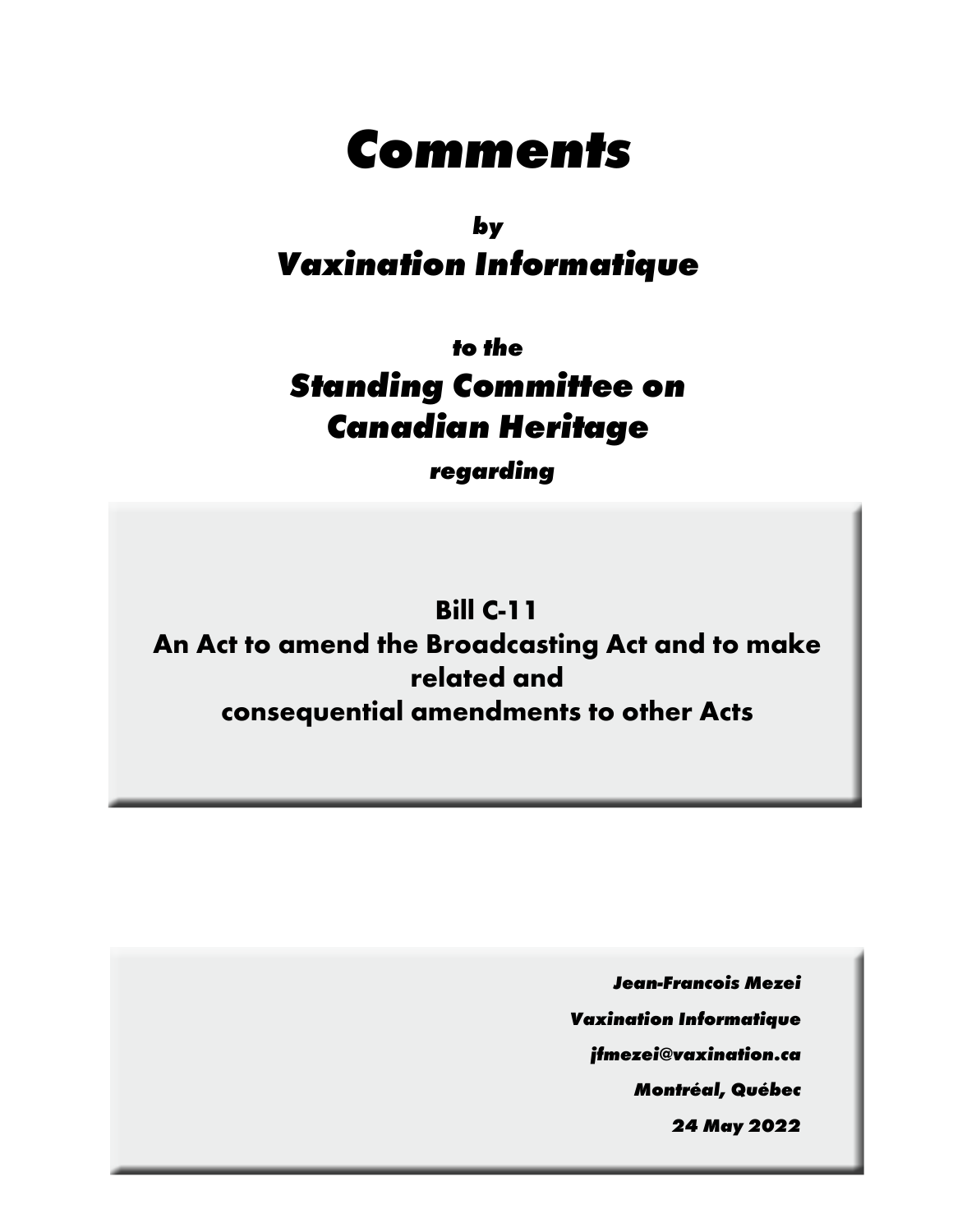# **Introduction**

- 1. Jean-François Mezei, dba Vaxination Informatique has participated in CRTC telecom processes since 2008 and was the author of the 2011 Petition to Governor in Council seeking the overturn of the CRTC's UBB decisions. I present as a citizen and have no affiliation with media or incumbent enterprises.
- 2. The following document has been modified from its original version. It has been formatted and truncated to fit the Standing Committee on Canadian Heritage page limit despite Bill C-11 requiring far greater of analysis. No executive summary or table of contents provided due to these limits. For purposes of filling pages, certain topics are out of order.

### 9(1)(h) funding

- 3. The original 9(1)(h) mechanism included obligation by BDUs to provide per-subscriber funding to certain channels such as APTN, AMI-tv, CBC News Network,CPAC, Canal M, Ici RDI, MétéoMédia, Omni, The Weather Network, TV5. Some of this funding is regional. For instance, Ici RDI gets \$0.10 per subscriber in anglophone markets.
- 4. Bill C-11 seems to replace 9(1)(h) with 9.1 (h) for legacy BDU and 9.1 (i) for online undertakings but without terms and conditions.
- 5. Bill C-11 does not deal with the need to restructure how "essential" channels continue to get funding as viewership shifts from legacy BDU to the Internet. A proper policy would be to shift funding to a neutral source for those channels deemed essential for Canadian culture and help them shift to digital distribution to ween themselves from legacy BDUs.
- 6. In particular, Pelmorex which operates MétéoMédia and the Weather Channel also operates the Canadian emergency alerting system for Television/Radio and Cellular services and that operation is dependant on 9(1)(h) funding.
- 7. The simplest solution would be for a government fund with CRTC making decisions on its distribution to broadcasters that warrant such funding (as it does already). This would make such funding independent of a shift from legacy to digital and allow these channels to make the jump to digital. It also makes BDUs on same equal footing as digital platforms.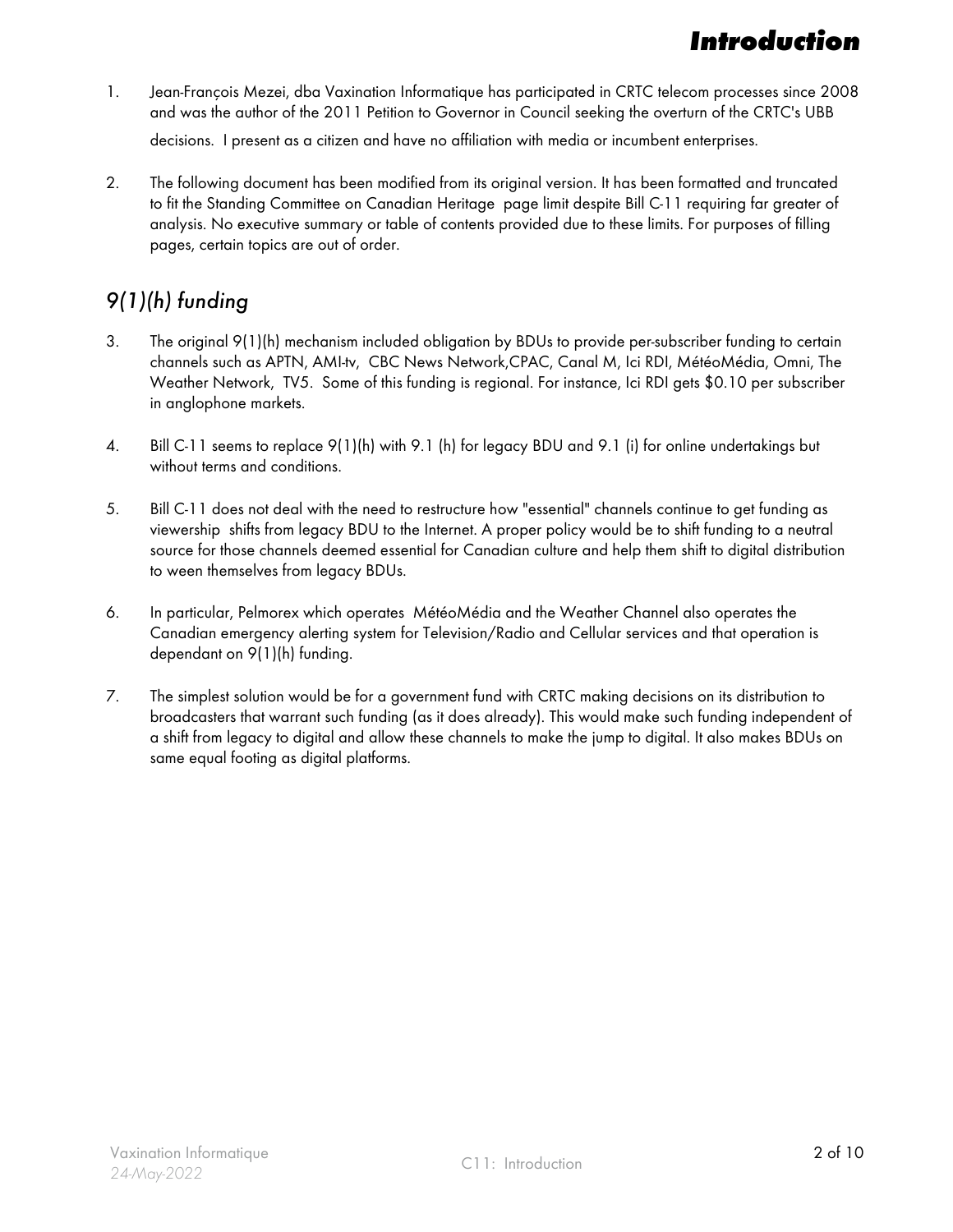### **The Law and the Regulator**

- 8. An administrative tribunal should not and must not have the power to define the scope of its own jurisdiction. The jurisdiction must be spelled out clearly in the law with definitions which will last decades.
- 9. Whether within a CRTC process, or an appeal at Federal Court of Appeal, it is the text of the law is which matters, not what a politician promised during TV interview 10 years earlier when the law was passed. Vague, anachronistic or missing definitions in the proposed Broadcasting Act will lead to constant challenges of how the CRTC interprets the Act. Even chairman Scott admitted it will take at least 2 years to begin implementing the act. If there is such an urgency in helping artists, why pass a flawed bill that can't be implemented?
- 10. It is also not clear whether a Policy Direction is treated by the Federal Court of Appeal at the same level as the law for questions of jurisdiction. In the case of the appeal for CRTC decision 2019-288, the Court was satisfied that the CRTC, as instructed by the law, **considered** the Policy Direction, which implies that interpretation of the Policy Direction is a question of fact.

### Federal Court of Appeal

11. Challenging a CRTC decision at the FCA is possible only for questions of law or jurisdiction. As the CRTC is being granted jurisdiction over the Internet (any web site or service with a sound or image), whenever the Commission rules on whether to exempt a class or individual service from the Broadcasting act, it will be within the Commission's jurisdiction to do so, therefore the decision will be seen as a question of fact with which the FCA has no competence.

### Petition to Governor in Council

- 12. Sections 28 and 29 allow for impacted parties to petition Cabinet to order the Commission to change, review a decision. However, 28(1) limits the scope to questions of license (Section 9).
- 13. With C-11, the CRTC's role will consist not only of granting, rejecting licences, granting exemptions for the need of a licence, but will now also have to rule on whether an entity is to be regulated or not, and what reporting requirements would be required for unregulated entities.
- 14. Therefore, the scope of issues for which Petition to Governor in Council is allowed must be expanded beyond licensing issues.
- 15. Should the Commission reject a bank's request for an exemption from regulation (since its web site contains images distributed to large number of people, it is broadcasting by default), the Commission can support its decision by stating that the contribution by the bank (based on total revenues) represent a significant contribution to implementing broadcasting policy. The bank can neither appeal to the FCA (question of fact) nor to Cabinet (not a license issue).
- 16. The Telecom Act does not restrict the scope of Petitions to Governor in Council, so the precedent exists to implement the same policy for Broadcasting Act, especially as the CRTC will be required to issue an incessant number of exemptions from regulation in order to try to keep up with the ever changing Internet.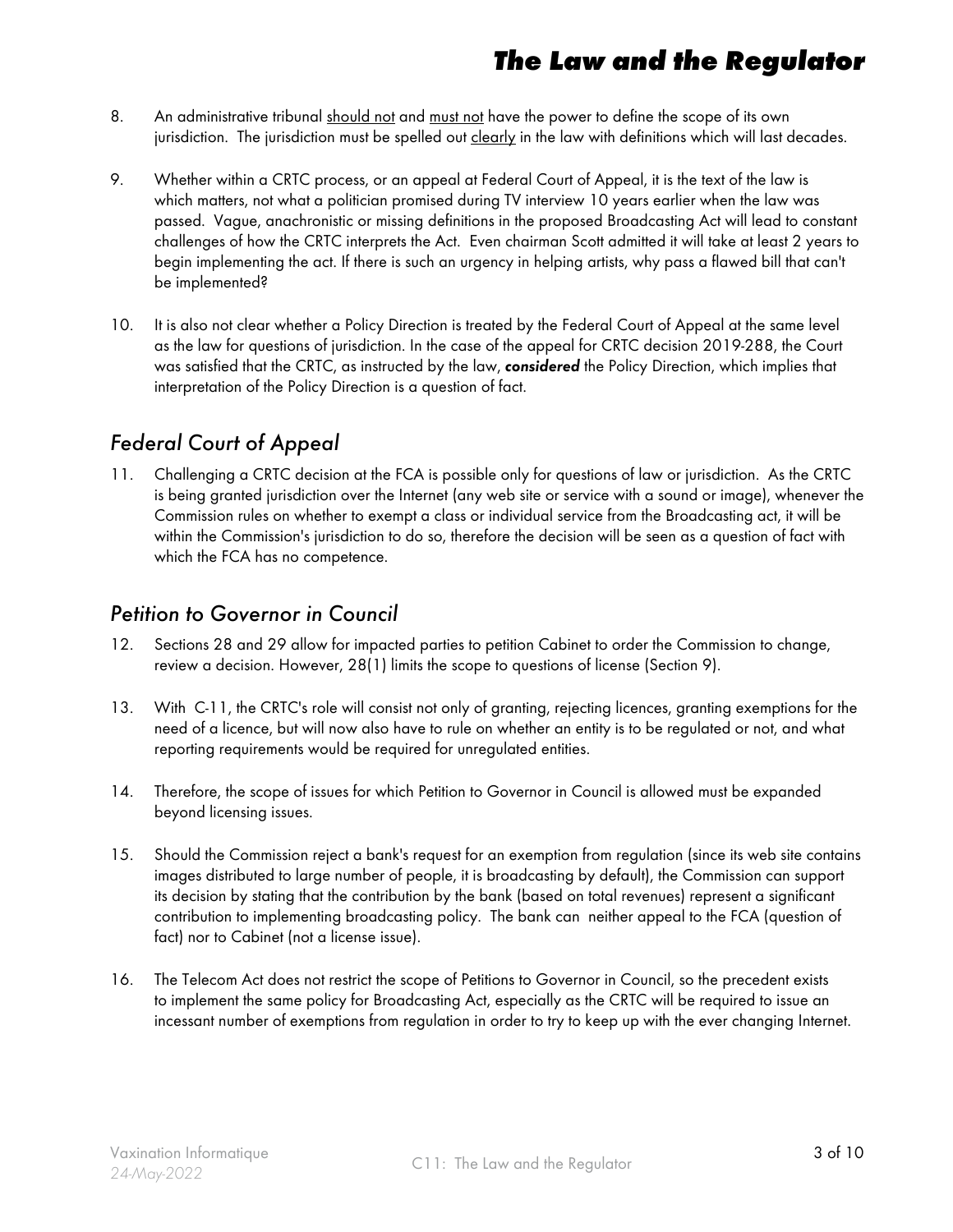# **Definition of Program**

17. By far the greatest flaw in C-11 is its failure/refusal to update the definition of "program" which dates back from the days when only a television could receive and display transmitted images (at 29.97 images per second) , and only radios and televisions could receive transmissions of sounds in either AM or FM modulation.

#### Current (and unchanged in C-11):

program means sounds or visual images, or a combination of sounds and visual images, that are intended to inform, enlighten or entertain, but does not include visual images, whether or not combined with sounds, that consist predominantly of alphanumeric text; (émission)

- 18. As NTSC could only transmit images and audio, an exemption was needed because the transmission of text could only be done when it was formatted as an image (for instance channel displaying a programming guide). This reference needs to be removed as it is yet another anachronistic inclusion in an allegedly modernized act. Channel guides are obtained not by tuning to a channel, but pressing a button and having the STB (Set Top Box) generate the display from data).
- 19. Because the products of the broadcasting industry are now also transmitted over the Internet, there is an understandable desire to expand the scope of the Broadcasting Act, however the anachronistic definition of "program" ends up capturing any web site/service that contains an image or sound. (such as a bank's or newspaper's web site, as well as personal web site, podcast, audio books, art gallery web sites etc. As the Internet is constantly evolving with new services emerging at rapid pace, they become "broadcasting" by default until/unless the CRTC issues an exemption from regulation for them. Such exemptions cannot exist ahead of the invention of a new service. Uncertainty on whether a new service will gain exemption (and how many years it will take the CRTC to process) will turn away investment.
- 20. In the end, any new service will need to get the CRTC's permission to be exempt from the Broadcasting Act, and this breaks the very essence of permission-less environment that has made the innovation and new business models of the whole digital economy possible. Trying to manage the rapidly changing Internet is akin to trying to herd 150 cats in a field full of catnip. To expect the CRTC to manage this is unrealistic.
- 21. Therefore I propose this new definition of Program:

#### Proposed:

program means video and/or audio content for which rights need to be held for transmission to the public by a broadcasting undertaking and whose production requires crews or artists be members of recognized artist or trade unions<sup>1</sup>.

- 22. Combined with a new definition of Broadcasting and Online Undertaking, will properly circumscribe the jurisdiction of the Broadcasting Act to only content that is "broadcasting" instead of encompassing the whole of the Internet and expecting the CRTC to issue a constant stream of exemption orders.
- 23. The new definition is re-enforced by the fact that in Québec, the " Loi sur le statut professionnel et les conditions d'engagement des artistes de la scène, du disque et du cinéma"2 requires membership to a recognized union for the production of content that is part of the broadcasting ecosystem.

<sup>1</sup> The CRTC can maintain an official list of recognized Artist/trade unions. It can expand on the list of reciprocal arrangements maintained by ACTRA and UDA.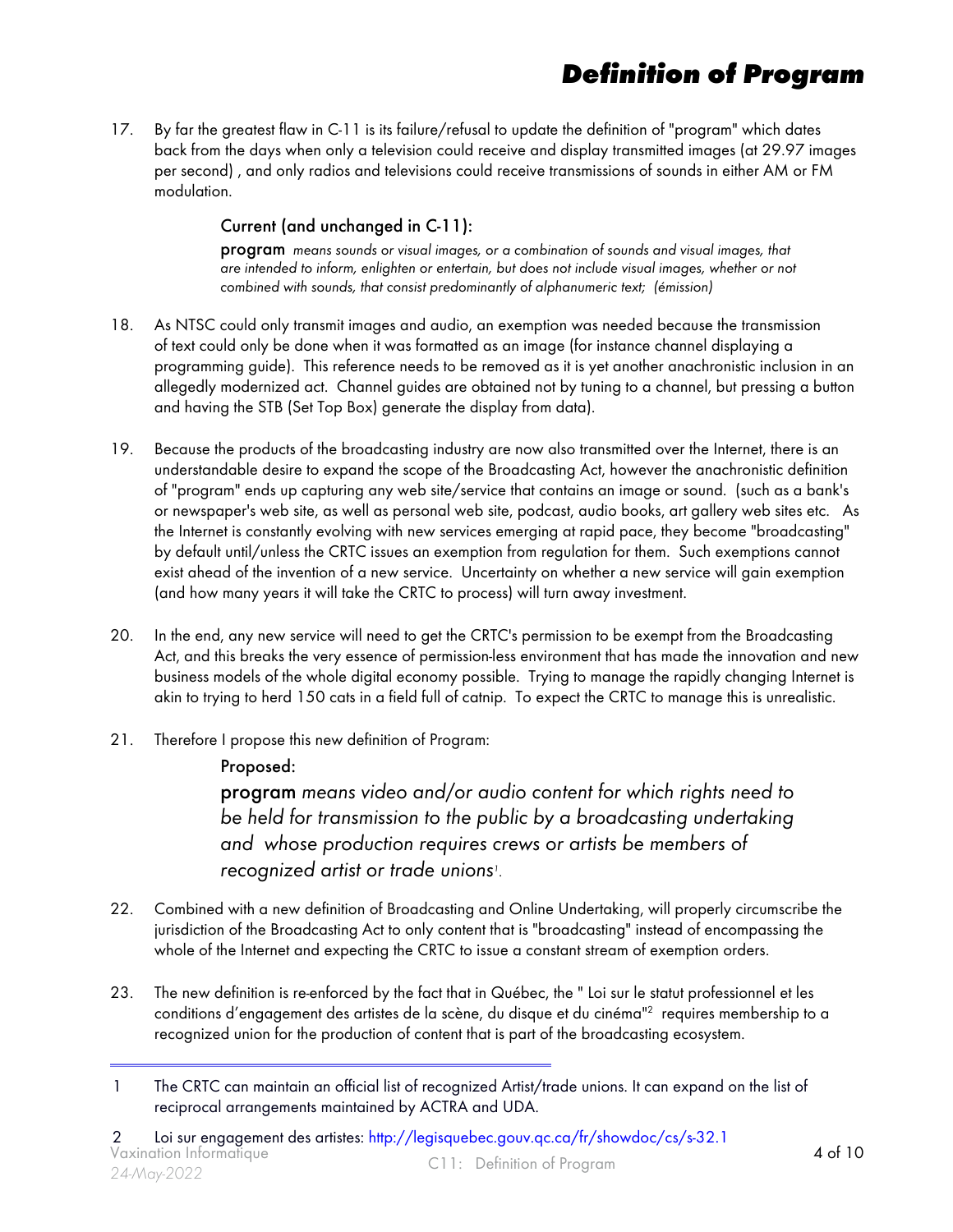# **Definition of Program (cont)**

24. However, my proposed definition would unfortunately capture Steve Smith who purchased the rights to "The Red Green Show" and posted them to Youtube on a personal basis. It would capture his content as a "program" since the content is of a type that requires unionized tradesmen/actors to create it. However, Youtube does not own the rights nor has it selected this content, so would not be considered an online undertaking while delivering this content. (per my proposed definition of online undertaking).

> (3) Subsection 2(3) of the Act is replaced by the following: Exclusion — carrying on broadcasting undertaking (2.1) A person who uses a social media service to upload programs for transmission over the Internet and reception by other users of the service — and who is not the provider of the service or the provider's affiliate, or the agent or mandatary of either of them — does not, by the fact of that use, carry on a broadcasting undertaking for the purposes of this Act.

- 25. While this much discussed exemption appears in the proposed act, it declares that the person isn't considered a broadcasting undertaking, it does not declare that the person's content isn't a program. So while madame Tremblay won't be a broadcaster, her cat video will be considered a program transmitted by an online undertaking which will be regulated and is expected to make its contributions to legacy media funds. This means that madame Tremblay, while not herself regulated, will see Youtube reduce her ad revenues by the percentage that the CRTC requires Youtube to contribute to legacy broadcasting funds.
- 26. Furthermore, while the text of C-11 provides vague exemptions for undefined "social media", it does not cover citizens who have their own web sites, their own apps, use web hosting services etc and they become broadcasters as soon as their content has an image or audio. Consider a photographer who maintains an on-line portfolio of his/her work.
- 27. This is why it is important to limit the scope and jurisdiction with the definitions, instead of granting the CRTC powers over anything that has an image/audio and then have some convoluted exemptions that are incomplete.
- 28. A BDU can simply raise its retail rates by 3% to make its contributions. Youtube can only decrease the creator's revenues by 3% because the advertising engine is auction-driven and there is the complex mixture of memberships, premium memberships and free use. This is why it is crucial to have a proper definition of "program".
- 29. Things get complicated when a citizen posts a home video that contains commercial music which Youtube's "ContendID" captures and advertising is added to the video to pay the SOCAN royalties for the song that is heard in video. Does this video become "broadcasting" because of this? Consider that in some cases, the music is incidental to the video while in other cases, the individual create his own version of a music video for that song (so primary purpose is to publish that music). Some artists who own their rights will post directly on Youtube, while other go through a record company. Independent artists will see reduced revenues from Youtube due to Youtube being forced to contribute to legacy media funds.
- 30. The Broadcasting Act was based on the unique business models of linear television and radio which had exclusivity on "broadcasting". Its passage set in concrete their business model. Expanding the Act to the Internet will not only force new media to adopt an incompatible legacy business model, but will also prevent innovation. Funding for culture needs a complete rethink that is not tied to legacy media and business models.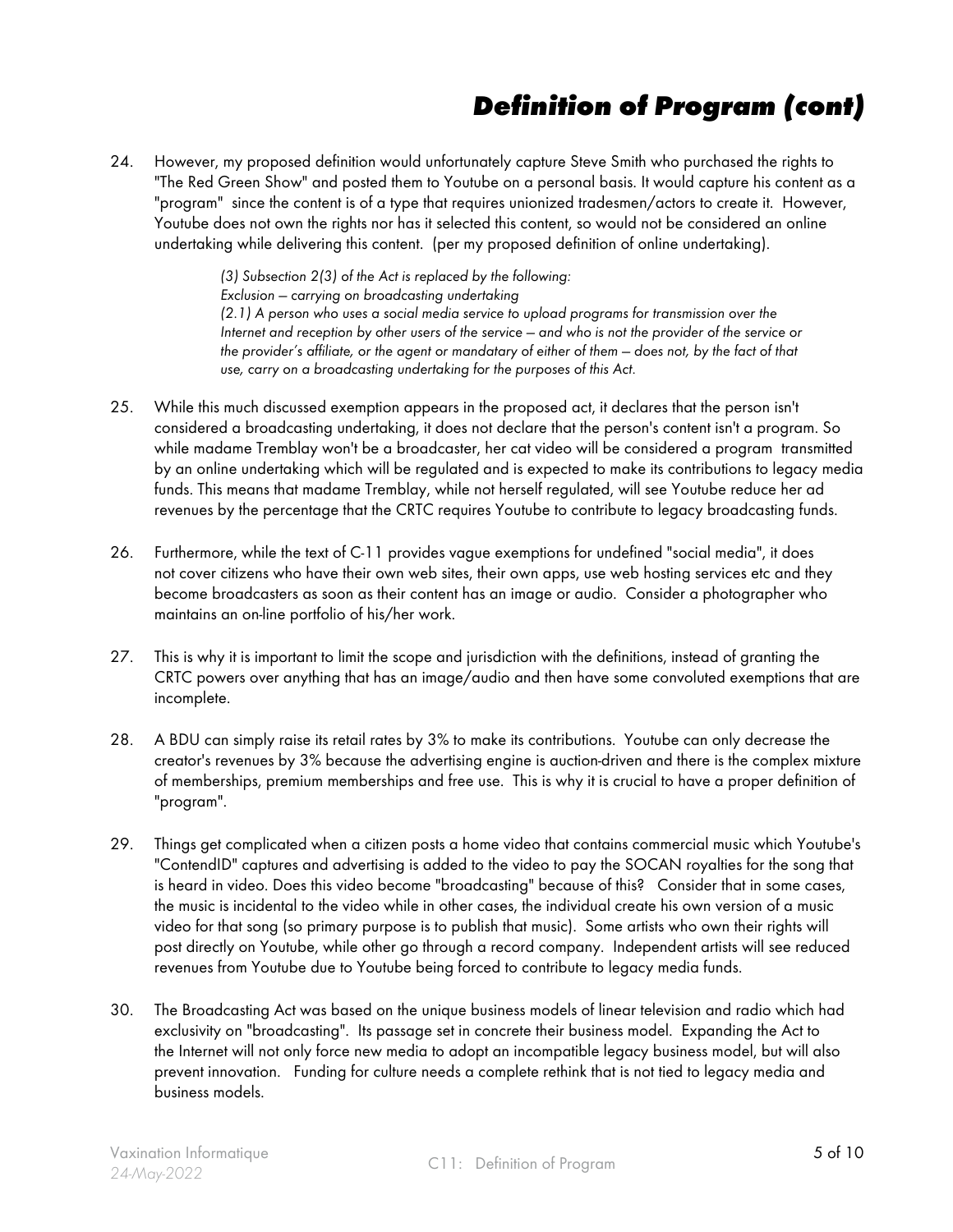### **Definition of Broadcasting**

#### C-11:

broadcasting means any transmission of programs — regardless of whether the transmission is scheduled or on demand or whether the programs are encrypted or not — by radio waves or other means of telecommunication for reception by the public by means of broadcasting receiving apparatus, but does not include any such transmission of programs that is made solely for performance or display in a public place; (radiodiffusion)

#### Proposed:

broadcasting means any transmission to the public of programs by radio waves, distribution undertaking or online undertaking but does not include any such transmission of programs that is made solely for performance or display in a public place; (radiodiffusion)

- 31. Proper definitions of "program", "distribution undertaking" and "online undertaking" allow for far simpler more precise definition of what is considered "broadcasting" which does not need the mention of scheduled or on-demand as the are contained in the undertaking definitions.
- 32. As well, anachronistic terms such as "broadcast receiving apparatus" used at a time when only televisions could display images/sounds, and televisions' sole capability was to display broadcasted content. Today, a watch, telephone or a refrigerator can become a "broadcast receiving apparatus".
- 33. The notion of "encrypted" dates back from the era where "pay TV" was distributed on coax frequencies that were scrambled and when you subscribed to them, an installer would come to remove the scrambler for those channels. Another anachronistic mention.
- 34. It should be noted that most streaming rights include requirement by rights owner that the streamer use specific technologies to implement DRM to prevent piracy. With the Sony data breach of a few years ago, certain contracts between Bell Media and US studios were made public and they even specified which version of Flash and Silverlight were acceptable to ensure adequate DRM. Retaining the notion of encryption in updated bill would mean interpretation in a 2022 context and this should carefully studied to ensure no unwanted side effects. Overall, its mention is redundant in defining "broadcasting" and it should be removed.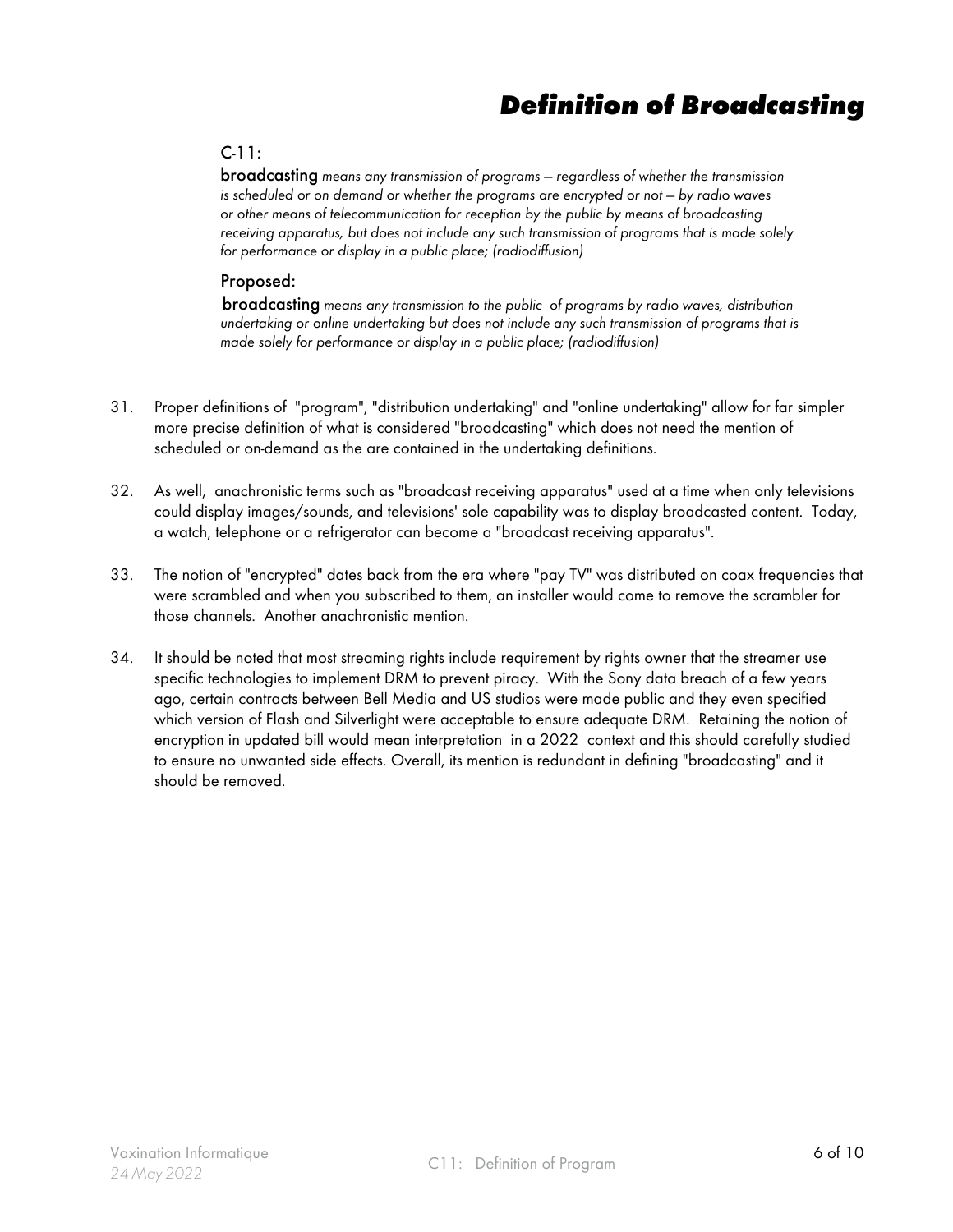# **Definition of Online Undertaking**

#### C-11:

online undertaking means an undertaking for the transmission or retransmission of programs over the Internet for reception by the public by means of broadcasting receiving apparatus; (entreprise en ligne)

#### Proposed:

online undertaking means an undertaking which selects programs to be available to its customers and obtains streaming rights for their transmission via the Internet for reception by the public.

Internet means, for the purposes of this act, a transmission whose destination is allowed to be outside the undertaking's own IP network.

Streaming means the transmission of a program for the purposes of viewing during its transmission with no right to retain a copy after transmission has completed.

- 35. The definition of on-line undertaking restricts "broadcasting" only to activities where the undertaking chooses and gets rights to programs. This properly circumscribes this to digital activities that mimic legacy broadcasting.
- 36. In a hybrid case such as Amazon which not only acts as a streamer with its own portfolio of programs, but also resells additional "channels" from other streamers, these other streamers should be considered separate they would have to make their contributions and abide with Broadcasting Act based on wholesale revenues obtained from Amazon and possibly others.
- 37. The definition of **Streaming** is needed to exclude the purchase/rental of music and videos which are the equivalents of record and video stores which sold or rented content and were not regulated under the Broadcasting Act. In cases where the purchased rented program reside "in the cloud", there is usually the right to download to the device, whereas for pure streaming, there is no such right. The distinction is also needed because Streaming requires different type of rights from broadcast television, sale or rental of programs.
- 38. The definition of **Internet** is needed to differentiate a streaming service such as Netflix from legacy BDUs who delivers the BDU signals using with IPTV on the same connection as the Internet service. In the later case, the service remains a legacy "BDU" as long as the linear TV channels and other content are delivered only within the ISP/BDU's own network footprint (aka: IP address space). This emulates the footprint restrictions on cable companies' coaxial distribution plant.
- 39. SVOD/Streaming services are differentiated by having rights to distribute to any IP address within a country for which they have rights. The definition of Internet in the context of this Act is necessary to differentiate between "Broadcast Distribution Undertaking" and "Online Undertaking".
- 40. Sections 9.1 (i) and 9.1(h) of C.11 are very problematic because the Commission cannot require an online undertaking to carry any broadcasting undertaking. And online undertaking can distribute programs with "streaming" rights, and has no rights to distribute programs that have "linear television" rights. Forcing Netflix to carry APTN would require APTN acquire streaming rights for all its programming, which may not be possible if some other media company holds exclusive streaming rights. There is also the question of who would pay APTN to purchase those extra rights.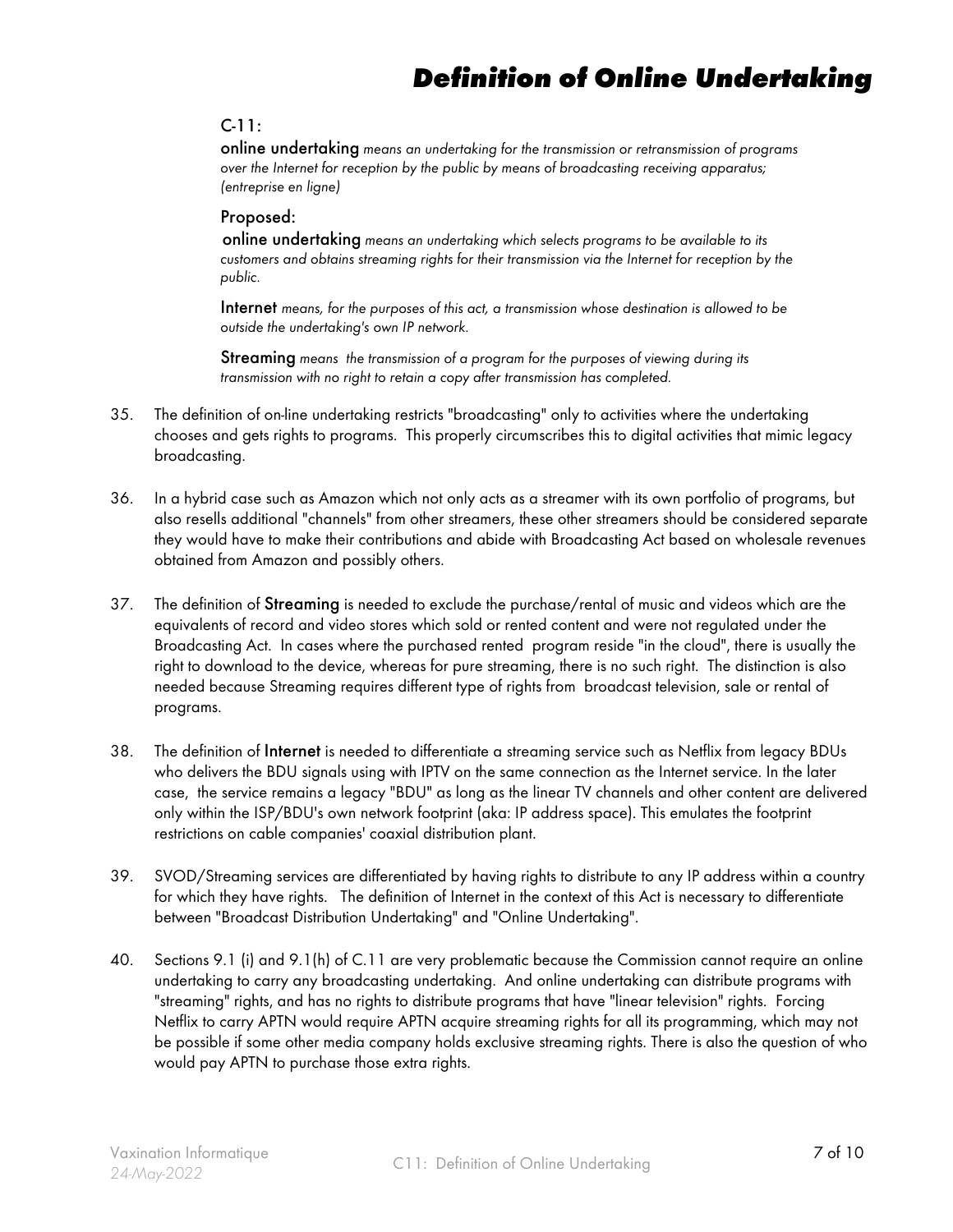# **Definition of Online Undertaking (cont)**

- 41. Section 9.1(f) which requires a broadcaster obtain permission from the Commission to enter into a contract with a telecommunications carrier is highly irregular. Even where the Commission regulates telecom rates, it is not in the business of approving contracts between a customer and a telecom service provider. If the intent of this clause was to require permission for a legacy broadcaster to become an online undertaking, then it should be stated as such and if permission is granted, the negotiation between broadcaster and any telecom service provider is none of the Commission's business.
- 42. Section 9.1(g) requires a distribution undertaking to give priority to the carriage of broadcasting. This anachronistic clause worked well when BDUs were COAX based and those networks could only carry TV channels. As much of legacy broadcasting is now distributed over telecommunications links (such as IPTV) this clause conflicts with network neutrality and Telecommunications Act 27(2) (undue preference). and should no longer be considered. The Mobile TV proceeding confirmed this at the CRTC and at the Federal Court of Appeal. When Broadcasting content is delivered to end used over a telecommunications link, it is the Telecommunication Act which applies to delivery and undue preference is not allowed.

### Download vs Stream

43. The Netflix service downloads for off-line viewing. Not all titles have this feature enabled and the FAQ explains why<sup>3</sup>:

| • Why are some titles not available for download?                                                                                                                              |
|--------------------------------------------------------------------------------------------------------------------------------------------------------------------------------|
| We try to make as many movies and TV shows available for download as possible. When a title is not available to<br>download, it can be for a few different reasons, including: |
| . The content rights are currently exclusive to another company.                                                                                                               |
| . The rights are not available to purchase from the content provider.                                                                                                          |
| · Popularity, cost, seasonal or other localized factors, or availability.                                                                                                      |

- 44. The behaviour of the Netflix download service is in fact that of a program rental, and Netflix confirms that different rights are needed for this (rights which are not always available because exclusive rental rights may have been purchased by another media outlet). Therefore, this function should not be regulated as a streaming service because it is not.
- 45. The Commission did not regulate movie rental services like Blockbuster and has no business regulating the equivalent in the digital world.
- 46. Consider there are services such as iTunes while also sell movies digitally, and when purchasing DVD/ BlueRay, one usually gets a coupon to download a digital copy from a service. C-11 has no business granting the CRTC jurisdiction over these activities.

3 Download FAQ: EN[: https://help.netflix.com/en/node/54870]( https://help.netflix.com/en/node/54870 )  FR:<https://help.netflix.com/fr-ca/node/54870>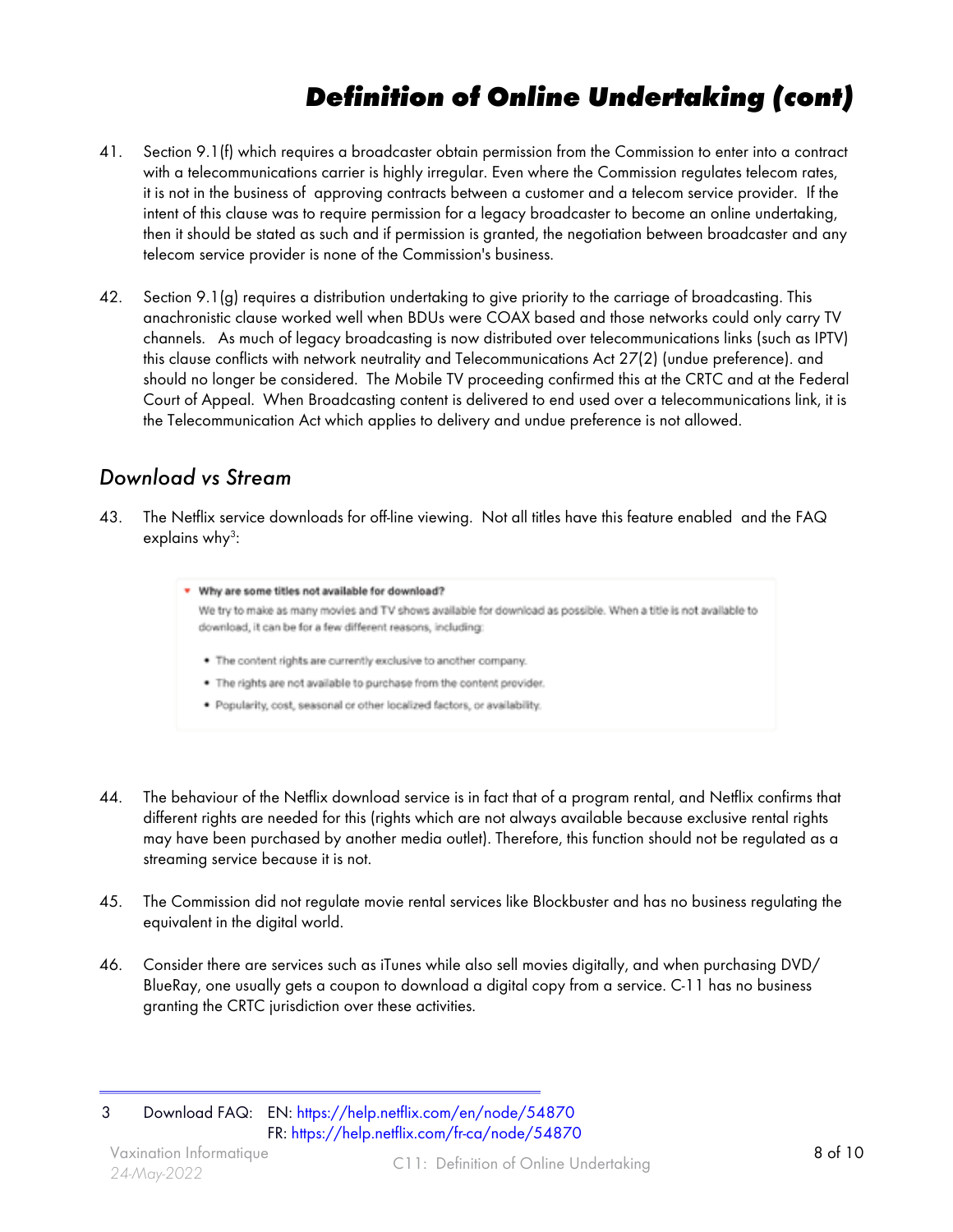### **Other Items**

### Social Media

47. Bill C-11 makes numerous mentions and exemptions based on the undefined term "social media". This is unacceptable, especially as the term's definition in the population is likely to evolve in meaning over the years. My proposed definitions of program and online undertaking eliminate much of the need to refer to social media. When Twitter obtains rights to broadcast a football game live, this becomes a program and is distributed by Twitter as on-line undertaking for that activity only. When a user posts a cat video, he/she should not have to hire a lawyer to read the Broadcasting Act to figure out if the cat video is to be regulated, if it needs to be registered/rested as Canadian content or whether Youtube's algorithm , known to creators, will be disabled due to CRTC involvement and the cat video will see distribution around the world greatly reduced.

#### News

- 48. In the good old days, newspapers were published in the morning, radio provided news during the day, and television provided the evening news at 18:00 and 23:00. The 3 had their own distinct markets and did not compete. Today, they all compete in one over crowded market, all have web sites with video, audio, images, text.
- 49. Under the current definitions of C-11, all 3 become broadcasters due to the nature of their web site which means they will be saddled with the heavy CRTC regulatory hand and obligations to fund legacy media.
- 50. It should be noted that the assertions that Google "steals" most of the advertising revenues. Google acts primarily as an advertising broker where it keeps only a small percentage of the revenues for ads placed on web sites such as a newspaper or TV station web sites that choose to use Google Ad Manager.

#### Exclusion — certain transmissions over the Internet

(2.3) A person does not carry on an online undertaking for the purposes of this Act in respect of a transmission of programs over the Internet

(a) that is ancillary to a business not primarily engaged in the transmission of programs to the public and that is intended to provide clients with information or services directly related to that business;

(b) that is part of the operations of a primary or secondary school, a college, university or other institution of higher learning, a public library or a museum; or

(c) that is part of the operations of a theatre, concert hall or other venue for the presentation of live per- forming arts.

- 51. So a school that provides on-line courses on Youtube or udemy, Masterclass or other institutions will be considered regulated broadcasting. This means only legacy educational institutions will get an exemption.
- 52. With regards to (a), who judges that the "program" on a web site is ancillary? Does the company need to file a Part 1 to the CRTC with all the financial reports and other information to prove its web site is ancillary and get an exemption? What is the definition of "ancillary" in terms of threshold?